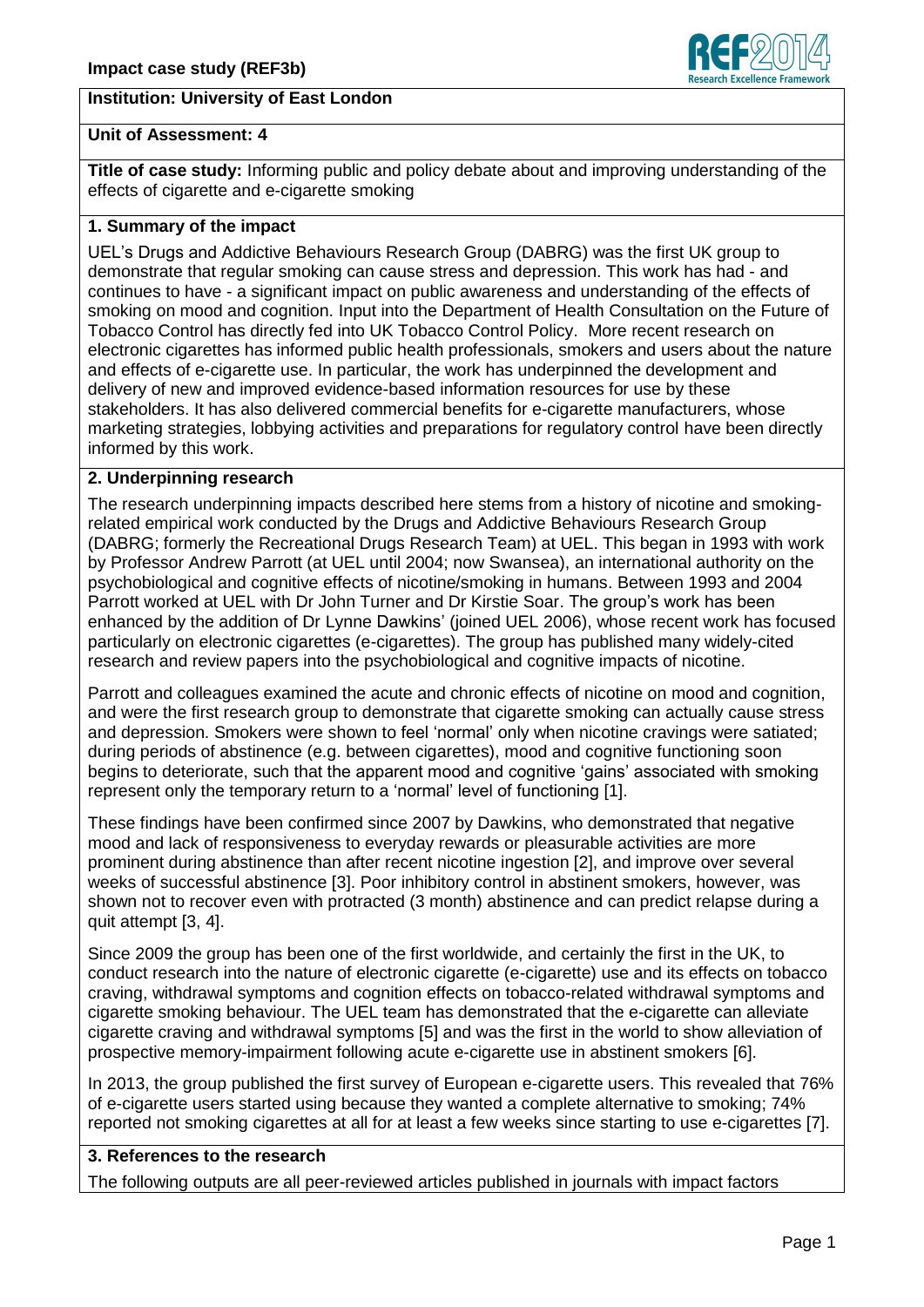

exceeding 2.5 (median: 4.08). Collectively, they have over 217 citations (Google, June 2013).

- 1. Parrott AC, Garnham NJ, Wesnes K, Pincock C (1996). Cigarette smoking and abstinence: comparative effects upon cognitive task performance and mood state over 24 hours. *Human Psychopharmacology, 11*: 391-400.<http://bit.ly/17zMKJM>
- 2. Dawkins, L., Powell, J.H., West, R., Powell, J. & Pickering, A. (2007). A double-blind placebo controlled experimental study of nicotine: II effects on response inhibition and executive functioning. *Psychopharmacology, 190 (4)*:457-467. [doi:10.1007/s00213-006-0634-6](http://dx.doi.org/10.1007/s00213-006-0634-6) Submitted to RAE2008 submission, which rated 97.9% of Dawkins' outputs at 2\* or above.
- *3.* Dawkins, L., Powell, J.H., Pickering, A., Powell, J. & West, R. (2009). Patterns of change in withdrawal symptoms, desire to smoke, reward motivation, and response inhibition across three months of smoking abstinence. *Addiction, 104 (3):* 850-858. [doi:10.1111/j.1360-](http://dx.doi.org/10.1111/j.1360-0443.2009.02522.x) [0443.2009.02522.x](http://dx.doi.org/10.1111/j.1360-0443.2009.02522.x)
- *4.* Powell, J., Dawkins, L., West, R., Powell, J. & Pickering (2010). Relapse to smoking during unaided cessation: Clinical, cognitive, and motivational predictors. *Psychopharmacology, 212(4)*: 537-49. [doi:10.1007/s00213-010-1975-8](http://dx.doi.org/10.1007/s00213-010-1975-8)
- *5.* Dawkins, L., Turner, J., Hasna, S. & Soar, K. (2012). The electronic-cigarette: Effects on desire to smoke, mood and cognition. *Addictive Behaviours, 37:* 970-973. [doi:10.1016/j.addbeh.2012.03.004](http://dx.doi.org/10.1016/j.addbeh.2012.03.004)
- 6. Dawkins L, Turner J, Crowe E. (2013) Nicotine derived from the electronic cigarette improves time-based prospective memory in abstinent smokers. P*sychopharmacology* 227(3): 377-84. doi: 10.1007/s00213-013-2983-2
- 7. Dawkins, L., Turner, J., Roberts, A. & Soar, K. (2013). Vaping profiles and preferences: An online survey of electronic cigarette users. *Addiction*, *108 (6)*" 1115-1125. [doi:10.1111/add.12150](http://dx.doi.org/10.1111/add.12150)

# **4. Details of the impact**

# **Informing and influencing UK public policy formulation.**

Dawkins drew on the findings of her research with smokers attempting cessation to co-author a response on behalf of the British Psychological Society (BSP) to the 2008 Department of Health (DoH) consultation on the Future of Tobacco. The BSP consultation report [a] closely reflects key findings of her research: its recommendations that Government priorities focus on helping smokers to quit, tailoring interventions to individuals, and supporting the development of new interventions, drew particularly strongly on work published in [2]. That consultation represented the first step in the development of a new national tobacco control strategy aimed at reducing smoking rates and health inequalities caused by smoking; protecting children and young people from smoking; supporting smokers to quit; and helping those who cannot quit. Publication of the full consultation report, which has remained freely available on the DH website, was announced in Parliament on 9 December 2008 by the Secretary of State for Health, Alan Johnson [a]. It was also the subject of a widely distributed Department of Health press notice.

The consultation led to the introduction of tobacco control legislation in the Health Act 2009. This included the introduction of regulations ending both the sale of tobacco products from vending machines (from 1 October 2011), and open public displays of tobacco products in supermarkets and other large stores (from 6 April 2012) and in small shops/all other places (6 April 2015). These changes reflected key recommendations made by Dawkins and colleagues [1, 2] to focus on reducing tobacco advertising, marketing and promotion and reducing the availability and supply of tobacco products.

Dawkins' e-cigarette research has also informed national policy via its use by the UK Government Department of Health Medicines and Healthcare Regulatory Agency (MHRA), which cited [5] and [7] in its recently published final report on a review (starting February 2010) of the use, quality and safety of e-cigarettes, and their potential impact on public health and regulation. More specifically, the articles were presented as evidence considered by the Commission of Human Medicines Expert Working Group on Nicotine Containing Products in formulating its advice to ministers to regulate e-cigarettes as medicines [b]. In June 2013, the MHRA announced t the government's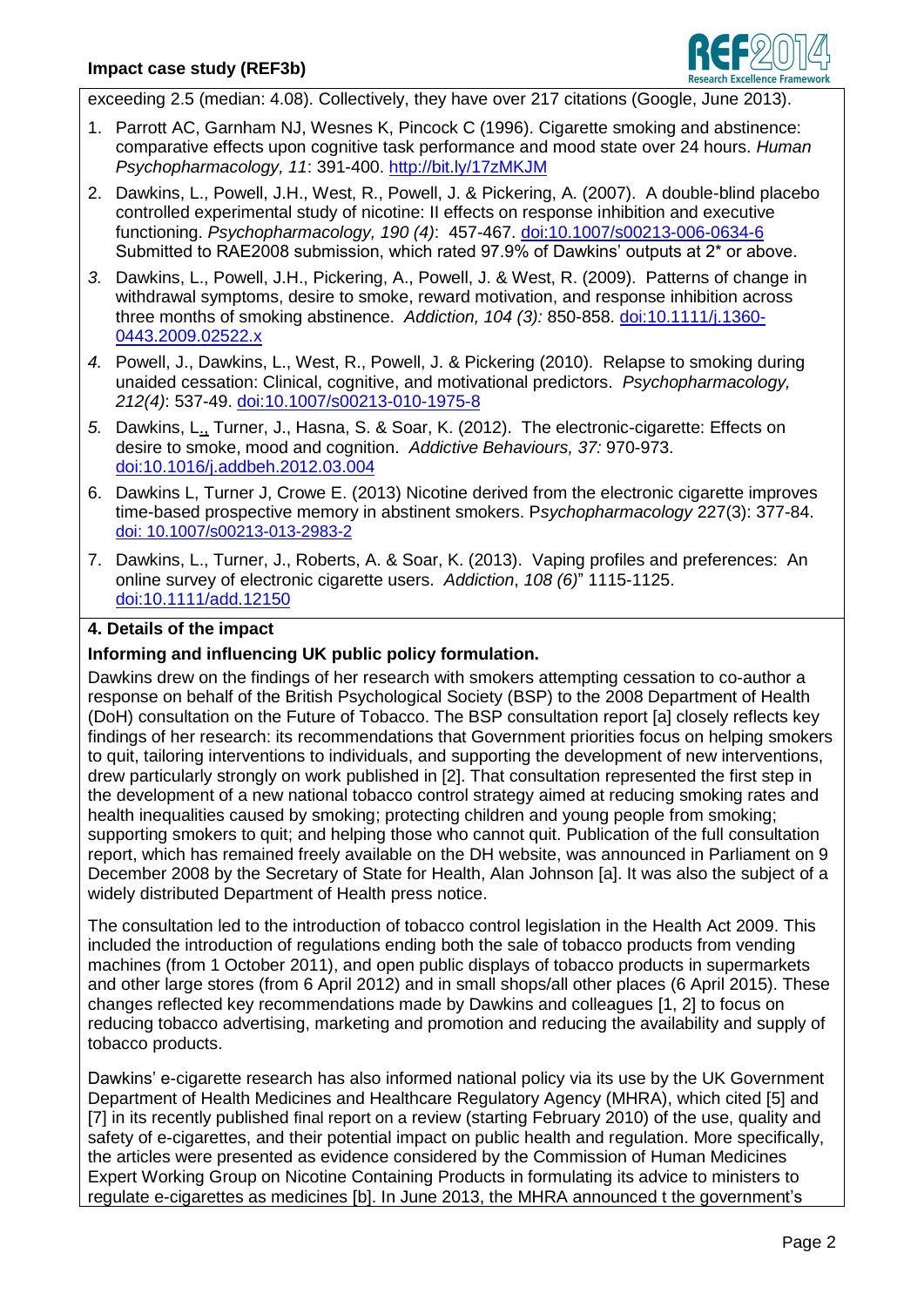

intention to regulate electronic cigarettes and other nicotine containing products (NCPs) as medicines.

The research has further contributed to UK policy discussion and debate via Dawkins' invited presentation of the results of [5] and [7] at a Parliamentary Round Table discussion of e-cigarettes led by Lord Hutton at the House of Lords in July 2013, and at a London Drug and Alcohol Policy Forum (LDAPF), where she sat as an expert member of a Panel on e-cigarettes and tobacco harm reduction. It has, moreover, informed policy debate beyond the UK: in the USA, for example, several articles published by Dawkins – including [7] – are cited in an article on the website of Americans for Nonsmokers' Rights, the leading US national anti-smoking lobbying organisation [c].

### **Engaging public audiences via contributions to international media discourse.**

Beyond their direct influence on policy-makers' discussion, debate and decisions, key findings of the UEL studies have informed and enhanced broader public engagement with important issues relating to the research. This has been achieved particularly through their use to generate and inform media discourse about nicotine and smoking cessation across a range of national and international media outlets, including newspapers, TV and radio. Dawkins' recent finding that 74% of e-cigarette users have quit smoking [7], for instance, generated considerable media attention. It was featured in more than 30 news articles across the world, including features for Fox News (5 April 2013) and New York Daily News (5 April 2013). Closer to home, it formed the basis for stories in the Irish Independent (25 April 2013) and on the front page of the daily London paper, The Metro (11 April 2013), which reaches an average readership of 1.9million [d]. Public engagement with the content of that article is suggested by the fact that more than 100 comments on it were posted on the Metro's online edition; it has since been shared some 3,000 times on Facebook and discussed in almost 250 tweets, all of which activity has also extended the reach of its original impacts on public awareness of the potential health implications of e-cigarette use.

### **Increasing the evidence basis for and enhancing the accuracy of information resources for health practitioners and public audiences.**

The finding that e-cigarettes improve withdrawal symptoms, craving and memory has also been widely cited across electronic information media with large public readerships - including Wikipedia [e] – and to support the development of information resources specifically intended to support smoking cessation. To that end, research insights have been shared particularly with e-cigarette users, healthcare providers, practitioners, and independent public health researchers, as well as with the media. Recent examples of their use to develop new or improved reusable public information resources include the inclusion of findings reported in [7] in an e-cigarette fact sheet produced by Action on Smoking and Health (ASH) Scotland [f]. The provision of an expert information service is a prominent objective of this independent charity set up to improve health and quality of life by limiting the number of young people taking up smoking, reducing the number of adult smokers, protecting people from second hand smoke and tackling inequality resulting from tobacco use. Both the research behind and the findings published in [7] are also discussed in detail on the NHS Choices webpage, which had received 4,939 hits (well above the average of 1-2000) by 31 July 2013 [g].

Dawkins' finding that quitting smoking improves mood [3], has also informed various widely-used public health information resources, including on international sites. It is cited, for example, in an article about managing the mood changes associated with quitting smoking, published on the 'Virtual Medical Centre' [h]; written entirely by health professionals, Virtual Medical Centre is Australia's leading source for trustworthy medical information.

The extent of public interest in and use of these information resources relating to e-cigarette use is suggested by the fact that they had, by 31 July 2013, prompted more than 40 direct e-mails to the research team. These included messages from independent e-cigarette advisors, smokers/ecigarette users, and health professionals working with smokers, who have stated that the findings have helped them to advise smokers on e-cigarette use. To maximise the reach of public engagement with and understanding of important health issues relating to e-cigarettes, Dawkins delivered a public lecture on her research at UEL on 7 July 2013. The reach of this pubic engagement event was extended further by the subsequent upload of a video of the lecture to